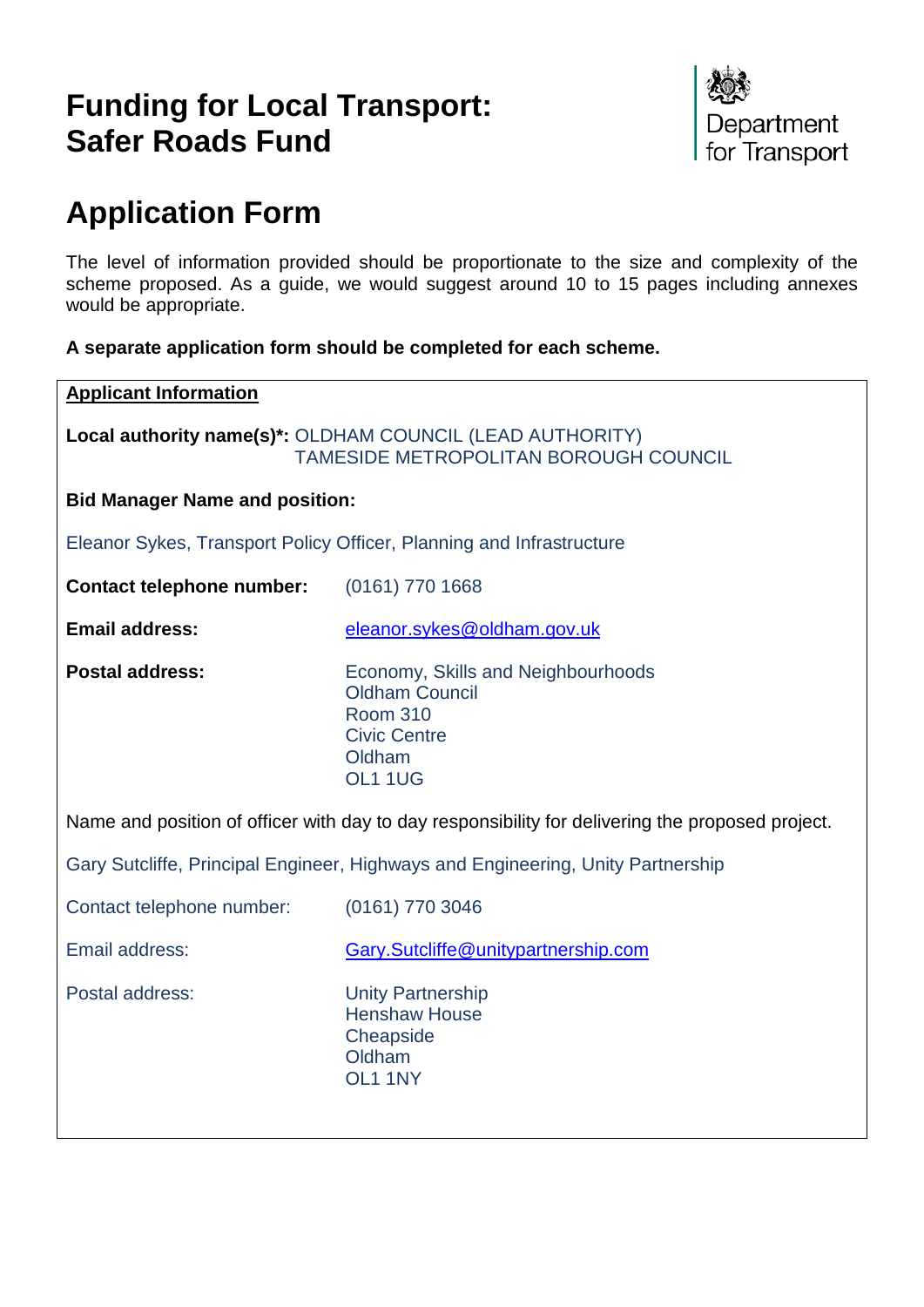When authorities submit a bid for funding to the Department for Transport, as part of the Government's commitment to greater openness in the public sector under the Freedom of Information Act 2000 and the Environmental Information Regulations 2004, they must also publish a version excluding any commercially sensitive information on their own website within two working days of submitting the final bid to the Department for Transport. The Department for Transport reserves the right to deem the business case as non-compliant if this is not adhered to.

#### **Please specify the web link where this bid will be published:**

Oldham [www.oldham.gov.uk/sfr](http://www.oldham.gov.uk/sfr) Tameside [www.tameside.gov.uk/trafficregulationorders](http://www.tameside.gov.uk/trafficregulationorders)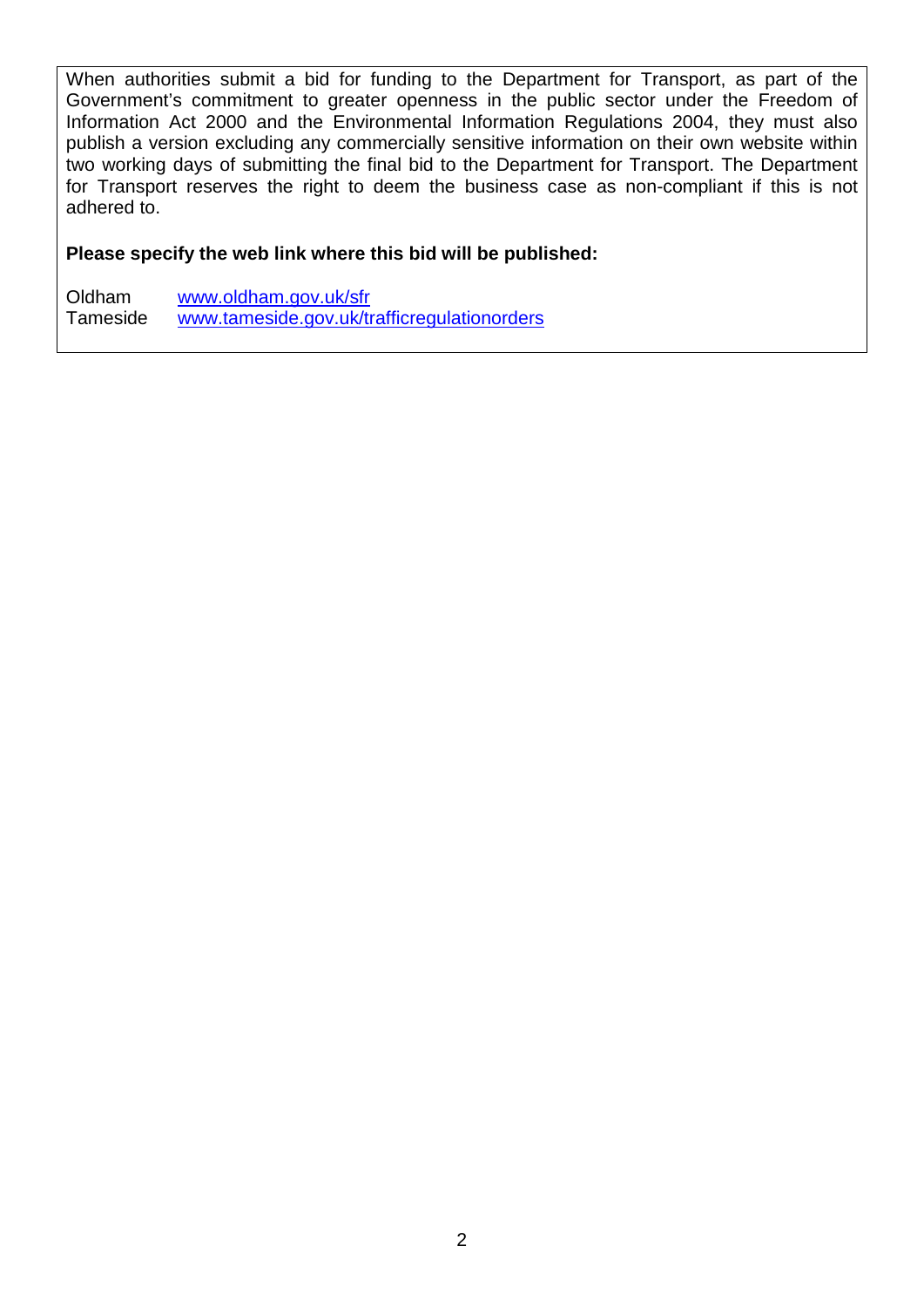# **SECTION A - Scheme description and funding profile**

**A1. Scheme name: A670 Road Safety Improvements - Oldham to Tameside (Safer Roads Fund)**

#### **A2. Headline description:**

*Please enter a brief description of the proposed scheme (in no more than 100 words)*

The bid proposals are intended to deliver a series of measures targeted at reducing the number and severity of injury collisions taking place along a section of the A670 identified by the Road Safety Foundation.

Where appropriate, our interventions will take the form of bespoke countermeasures intended to benefit vehicle occupants, motorcyclists, pedestrians and bicyclists. We aim to achieve at least a 3-star ViDA rating throughout the route.

The varying nature of the route means an array of measures have been identified ranging from Route Treatments (enhanced signing, surfacing, lining) to Junction Improvements and Pedestrian Crossings, controlled and uncontrolled.

### **A3. Geographical area:**

The area is situated towards the eastern outskirts of the Greater Manchester conurbation along a section of the A670 corridor that extends from Mossley (Tameside) up to its junction with the A62 in Saddleworth (Oldham). The route is both urban & rural in character with varying degrees of development alongside.

Length of eligible road section: Total 9.8km (7.1km Oldham, 2.7km Tameside)

OS Grid Reference: From: SE 00602 09353 to: SD 96236 00725

Postcode: From OL6 9DA to OL3 5LY

Appendix: **Plan 1 – Extent of A670 in Safer Roads Fund Bid**

### **A4. Equality Analysis**

Has any Equality Analysis been undertaken in line with the Equality Duty? Yes

An Equality Impact Assessment (EIA) Stage 1 Initial Screening Exercise has been undertaken. The initial screening exercise has concluded that a full EIA is not required as we anticipate that the overall impact of this project on several of the protected groups, including disabled people, non-motorised road users, including those with a sensory disability, those in wheelchairs and those with prams and pushchairs, will be positive. We will keep this under review as the detailed design progresses.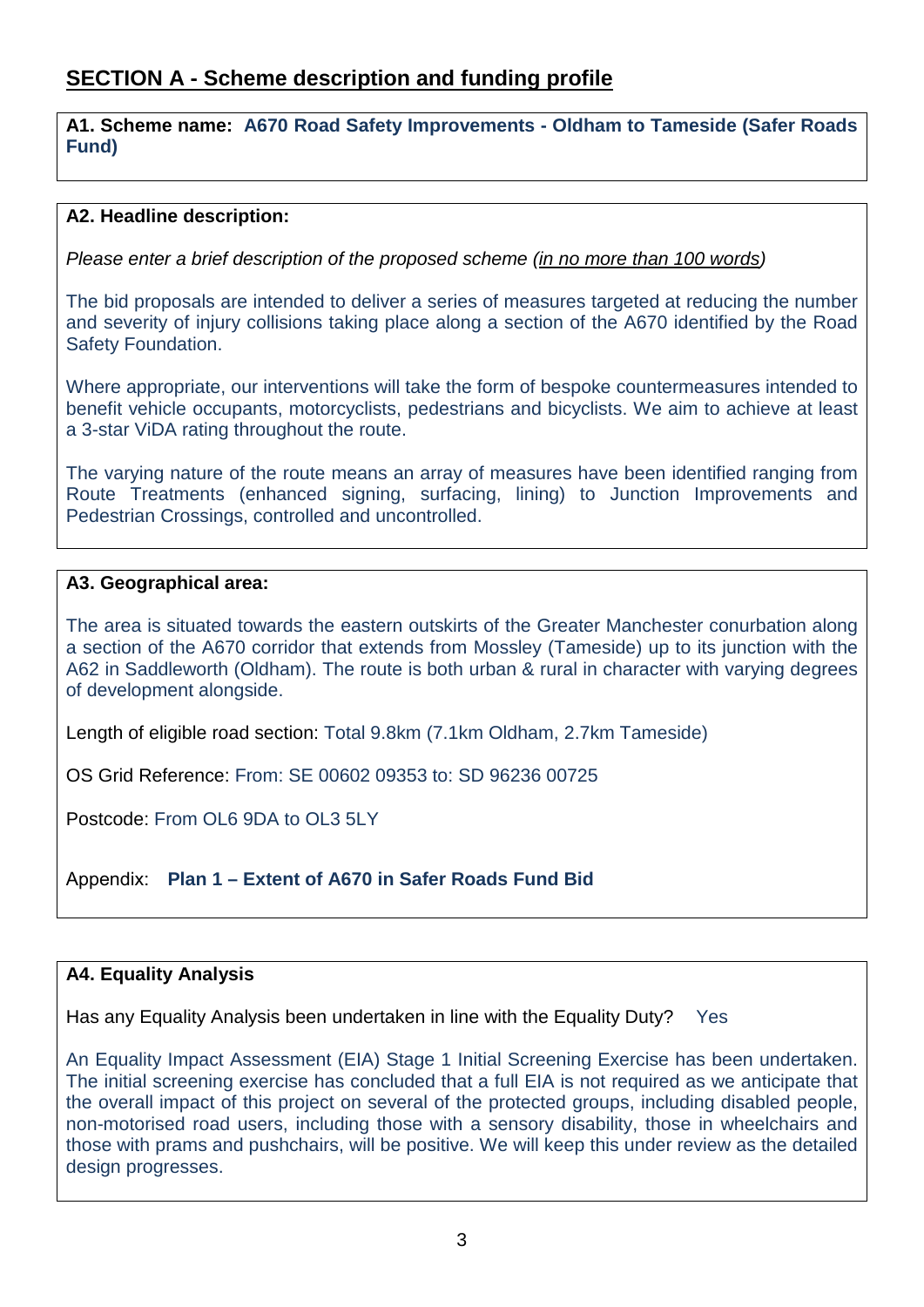# **SECTION B – The Business Case**

#### **B1. The Scheme – Summary/History** (Maximum 200 words)

The A670 in Oldham has benefitted from a number of Road Safety Engineering interventions that have been introduced in recent years along the route. These measures have included minor junction improvements along with traffic signs and road marking enhancements and have resulted in overall injury collision rate reductions from 9.7 in 1999 to 3.0 in 2016. Despite this success the rate of Killed and Seriously Injured (KSI) has not followed a similar trajectory. Between 1999 and May 2017 there were a total of 28 KSI collisions.

The A670 in Tameside has benefitted from measures aimed at reducing collisions and injury accidents, including minor traffic signal and junction improvements, road marking and signage enhancements. These measures have contributed to collision rate reductions from 65 during 1999 - 2008 to 20 during 2009 - 2017. However, 20% of these collisions still involve KSI's.

This bid will allow both authorities to target positively the residual KSI record along the A670 as well as improving the route to achieve longer term future safety benefits. The proposed interventions will align, where practicable, with the ViDA analysis undertaken by the Road Safety Foundation (RSF) and will aim to deliver Value for Money with a Benefit Cost Ratio  $(BCR)$  of  $>1.5$ .

#### **B2. The Strategic Case** (Maximum 350 words)

The section of A670 identified by the Road Safety Foundation ranges in character from rural National Speed Limit (NSL) to urban village and light commercial. This is reflected in its various speed limits, alignment, traffic characteristics and road safety record. Historically the "all injury" collision record has improved significantly since 1999. However a KSI rate of 1.5 collisions per year is still evident over a similar period (Oldham section).

The route locations and surrounding villages attracts a significant amount of leisure visitors. A key highlight of the KSI data since 1999 includes 46% of the collisions recorded in the Uppermill area involving pedestrians, higher than the current borough average of 38%. The bid proposes enhancements of existing informal pedestrian crossing points throughout Uppermill village and beyond.

The bid proposals aim to improve the route's current ViDA rating from 1 and 2 stars to a 3 star or above rating by introducing a series of road safety interventions. These will tackle the residual KSI's and further compliment earlier schemes that have helped reduce the historic collision record e.g. junction improvements were implemented in 2016 at Oaklands Road, introducing pedestrian facilities and slower alignments. The bid proposes that the basis of this scheme be repeated at a similar junction along the route (Chapel Road).

Severance is symptomatic of a key route such as the A670 which passes through or close to several villages and associated amenities and can often leave one or both sides of the road isolated. Locations where crossings can be safely installed are infrequent.

A location has been identified on the route at St Georges Primary School, where pedestrians cross to access the school. The location is not suitable for a zebra crossing due to traffic speeds and the width of footways. The bid proposes to address this with the introduction of a puffin crossing.

Owing to the nature of the rural surroundings and the presence of conservation areas the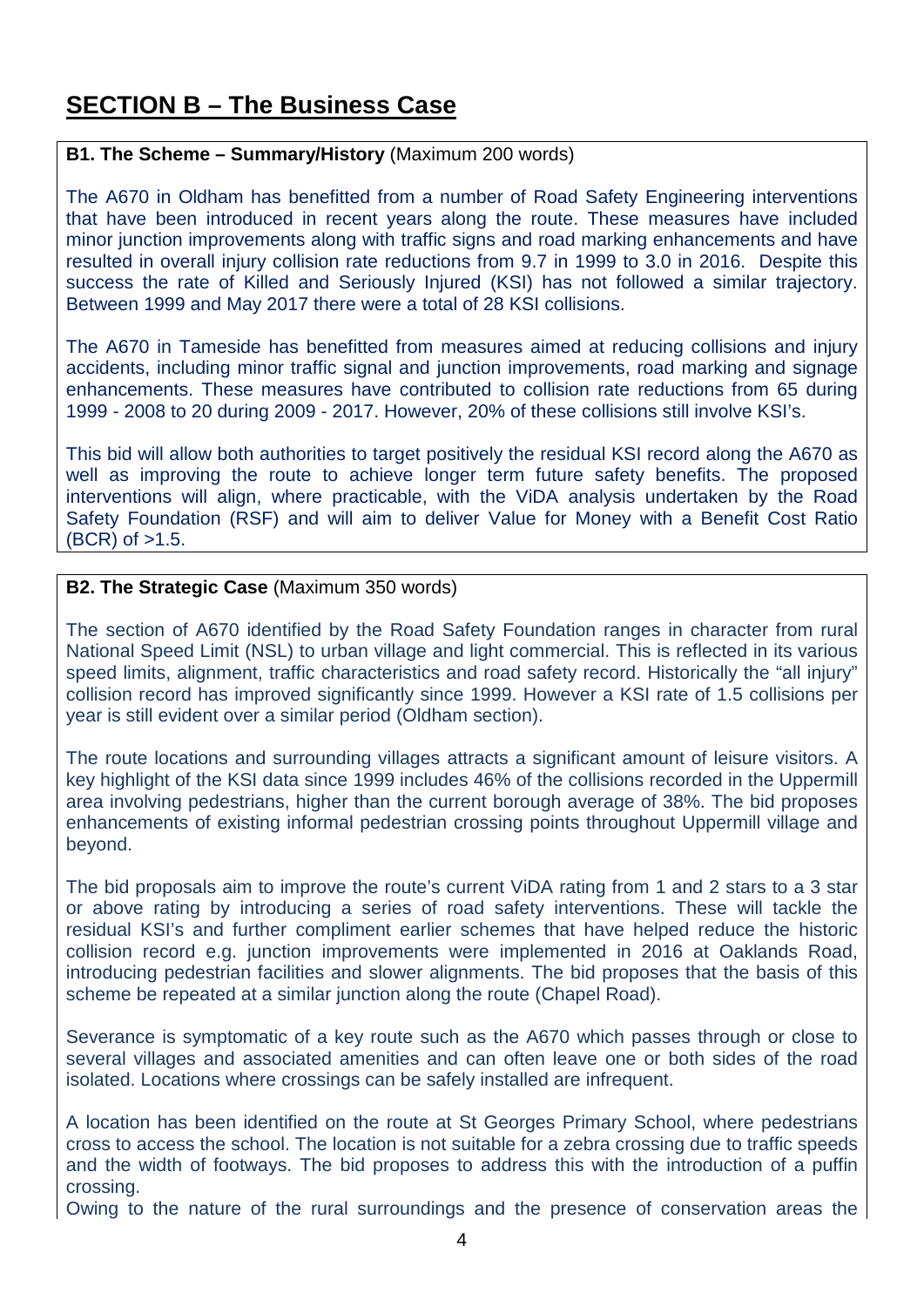countermeasures have to be sympathetic to the local environment. In addition to this, traffic calming that introduces vertical deflection on classified routes is not permitted. Many of the proposals are in line with the SRIP and include the following:

Route Treatments: Enhanced road markings, surfacing materials, traffic warning signs (including Vehicle Activated Signs (VAS) and Variable Message Signs (VMS)), enhanced street lighting, safety barriers systems, marker posts and speed limit reductions.

The measures are described in detail in **Appendix 1, Section 3** and shown on the following plans:

**Plan 2 – Oldham Council General Arrangement Plan 3 – Tameside Council General Arrangement**

#### **B3. The Financial Case – Project Costs**

*Please complete the following tables. Figures should be entered in £000s (i.e. £10,000 = 10).*

# **Table A: Funding profile (Nominal terms)**

| £000s                                            | 2017-18     | 2018-19          | 2019-20          | 2020-21       | <b>Total</b>      |
|--------------------------------------------------|-------------|------------------|------------------|---------------|-------------------|
| <b>DfT Funding Sought</b>                        |             |                  |                  |               |                   |
| Oldham<br><b>Tameside</b><br><b>Total</b>        | 0<br>0<br>0 | 42<br>136<br>178 | 710<br>60<br>770 | 10<br>4<br>14 | 762<br>200<br>962 |
| <b>LA Contribution</b>                           | 0           | 0                | lU               | U             | 0                 |
| Other<br><b>Third</b><br>Party<br><b>Funding</b> | 0           | $\mathbf 0$      |                  |               | $\mathbf 0$       |
| $\sim$ $\sim$ $\sim$                             |             |                  |                  |               |                   |

Notes:

(1) Department for Transport funding will not be provided beyond 2020/21 financial year.

### **B4. The Financial Case – Local Contribution / Third Party Funding**

N/A

### **B5. The Financial Case – Affordability and Financial Risk** (maximum 300 words)

*a) What risk allowance has been applied to the project cost?*

Due to the ongoing nature of Oldham and Tameside's Integrated Road Safety Highway programmes, the rates used to calculate the project costs are values based on 5 years of similar programmed works successfully delivered ahead of schedule with very positive outcomes. Consequently, a 10% contingency has been applied to allow for significant price fluctuations not forecast.

*b) How will cost overruns be dealt with?*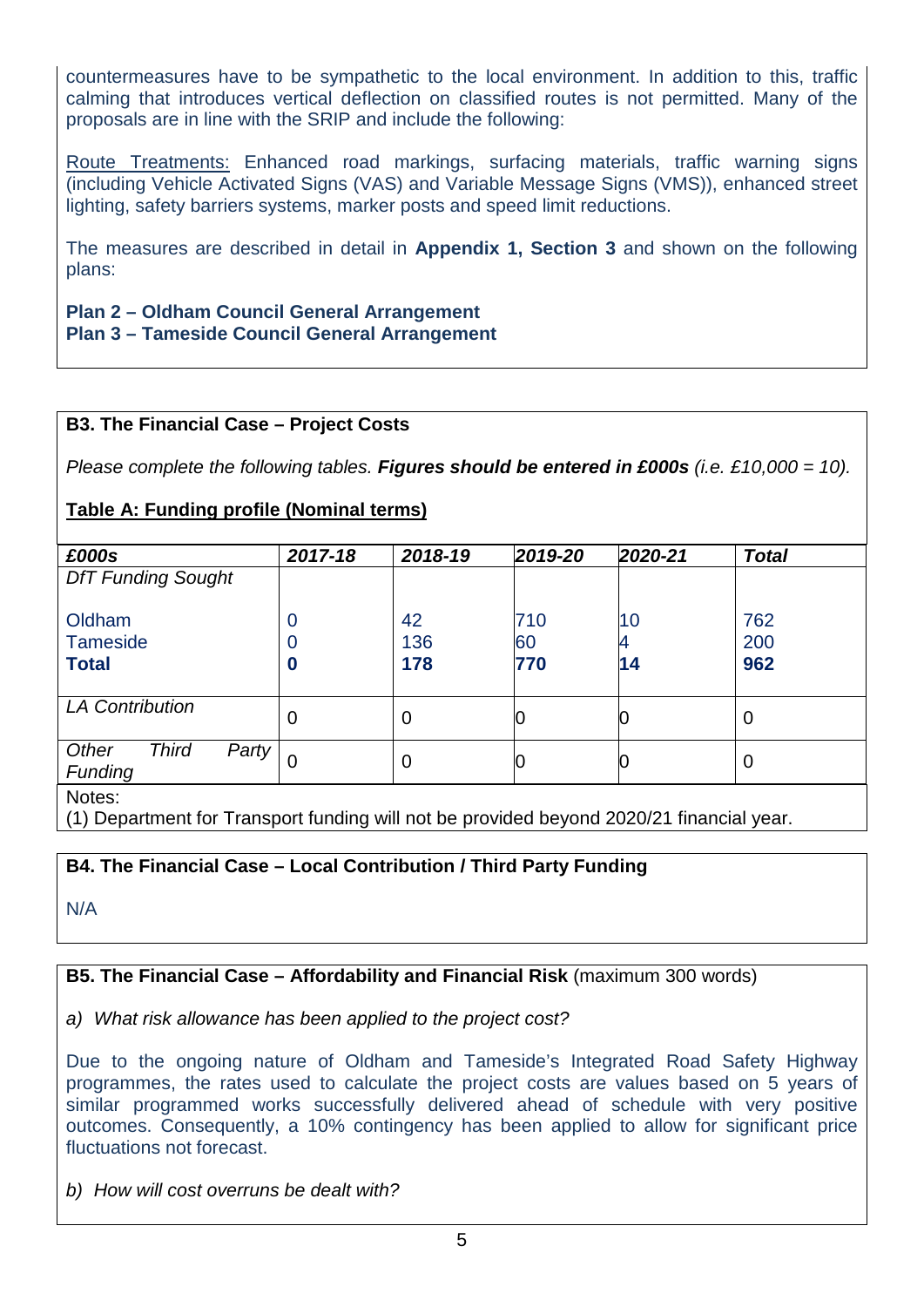Significant additions to the cost estimate will be identified, and ideally mitigated, during the procurement stage. Due to the minimal risk identified, it is envisaged any overrun will be less than the contingency provided. Any fluctuations and their implications will be monitored and mitigated as part of the on-going financial governance/risk management outlined in section B9.

*c) What are the main risks to project delivery timescales and what impact this will have on cost?*

The main risks to project delivery timescales and cost are considered to be low. None of the proposed countermeasures require any special DfT approvals.

The proposals will be designed to be fully constrained within the Public Highway Asset and will have minimum impact on any under / over ground Public Utility apparatus or private property.

The introduction of two new Speed Limits within Oldham will require the Council to follow due statutory process. However, the adjacent physical measures do not rely on the lower speed limits being in place. All Traffic Regulation Order (TRO) processes across both authorities are scheduled to begin from April 2018 if the bid is successful.

Although rated as relatively low, the element of the project with the greatest risk is the provision of the Controlled Pedestrian Facility in Mossley, Tameside. Implementation of this measure will require that construction activities take place adjacent to underground services. Full consultation and site investigation (trial holes etc.) with the relevant utility companies will take place prior to any construction activity.

### **B6. The Economic Case – Value for Money**

We intend to provide an update to this section in response to the advice from the DfT in red, below.

The deadline for submission of Round 2 bids remains 29 September 2017. However, DfT recognises that some authorities might require longer to familiarise themselves with this new economic appraisal guidance, and so we are content for local authorities to submit their Economic Case only (i.e. Section B6 of the application form) by the later date of 13 October 2017.

However, we have also provided our Interim BCR Calculations based on Actual Injury Collisions and Costs of Highway Improvements for both Oldham and Tameside. This is attached in **Appendix 2 – Interim BCR Calculations**.

### **BCR Summary:**

**Oldham – 7.12 Tameside – 8.78**

A Breakdown of the Initial Scheme Costs is provided in **Appendix 1, Section 4**.

A further economically sound case is discussed in **Appendix 1 section 3.15**, which Tameside MBC hopes will be considered in due course.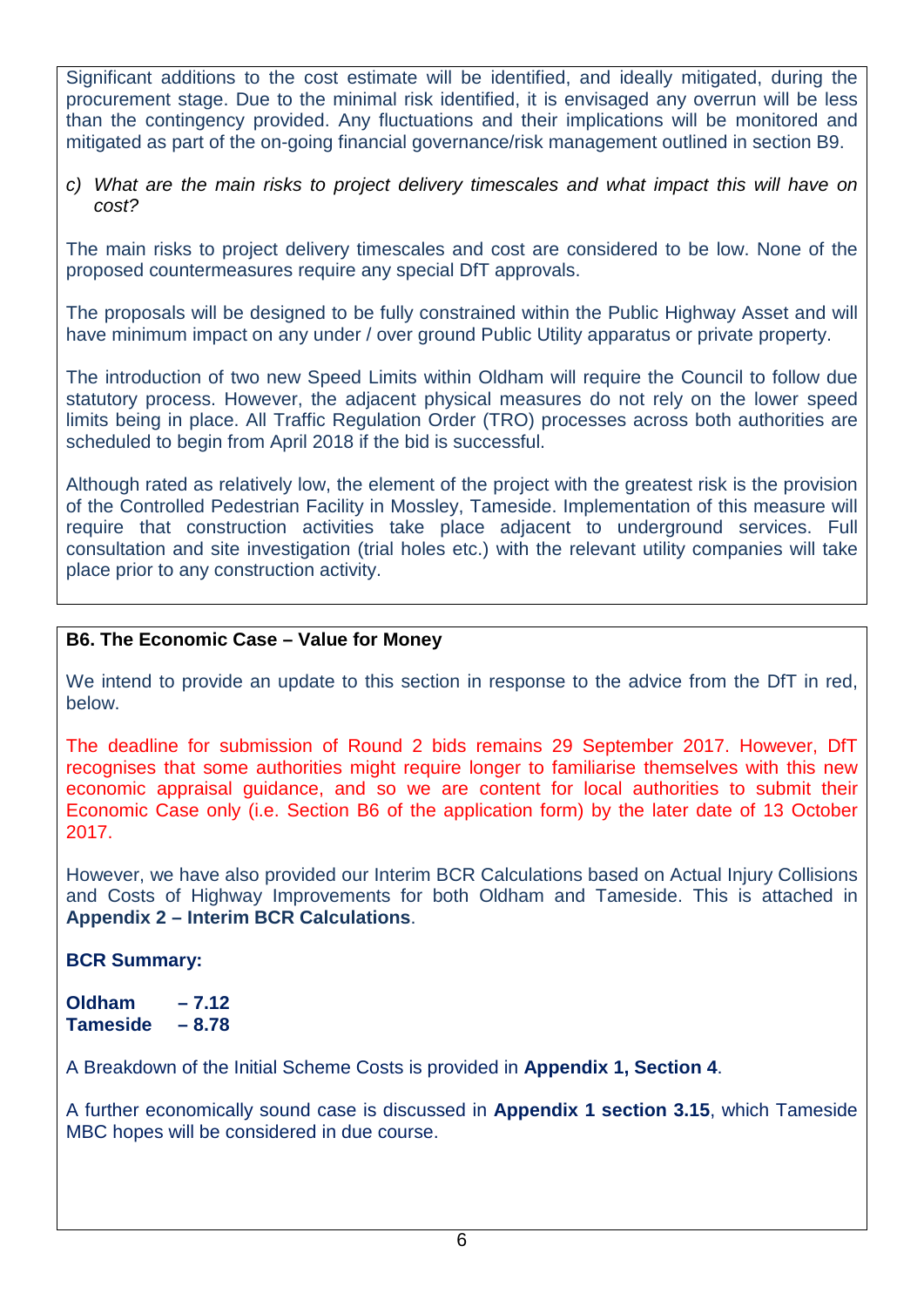## **B7. The Commercial Case** (Maximum 300 words)

Oldham and Tameside Council's procurement policies are to engage our own Highways Operations team to deliver highways projects on site where appropriate and they have the available resource. The contractual arrangement with the respective Highways Operations is structured in a way that they provide the labour and resource to undertake the works rather than having fixed rates. This approach allows a significant benefit to the delivery of the project due to the flexibility of the workforce and allows cost effective value engineering measures to be implemented to mitigate risks and offset any additional costs. Procuring the works through Highways Operations also brings the following benefits:

- Reduced procurement time;
- Greater flexibility in the works programme;
- Local knowledge;
- In Oldham's case, established partnering relationship with Unity Partnership.

For Oldham, the procurement of road markings will be through mini competition tenders advertised via the Council's Procurement Portal: The Chest. The mini competition will be administered via the Low Value Construction and Highways Services Framework (LVCHSF), Lot 18 Lining and Road Marking.

For Tameside, the procurement of road markings has already been completed via the competitive tendering process i.e. The Chest and this contract will be utilised for any works required.

The safety barriers and vehicle activated signs will be procured via Constructionline on behalf of both Oldham and Tameside Council's.

### **B8. Management Case – Delivery (Maximum 300 words)**

*Deliverability is one of the essential criteria and, as such, any bid should set out if any statutory procedures are needed before it can be delivered.* 

*a) An outline project plan (typically in Gantt chart form) with milestones should be included as an annex, covering the period from submission of the bid to scheme completion. The definition of the key milestones should be clear and explained. The critical path should be identifiable and any contingency periods, key dependencies (internal or external) should be explained. Successful schemes will be subject to quarterly monitoring to assess progress against milestones and to track spend.*

*Has a project plan been appended to your bid*? **Yes – Appendix 3 A670 Safer Roads Fund Project Plan**

*b) A statement of intent to deliver the scheme within this programme from a senior political representative and/or senior local authority official.*

The proposals being submitted as part of the joint bid from Oldham and Tameside Council's to the Department for Transport's Safer Roads Fund span three financial years. Delivery of the schemes will take place in 2018/19 and 2019/20 and monitoring of the schemes and feedback to the DfT will be carried out during the final year of the Safer Roads Fund (2020/21).

The project plan realistically outlines key milestones and the critical path in delivery of all the proposals. Both authorities have a history of successfully delivering similar schemes and the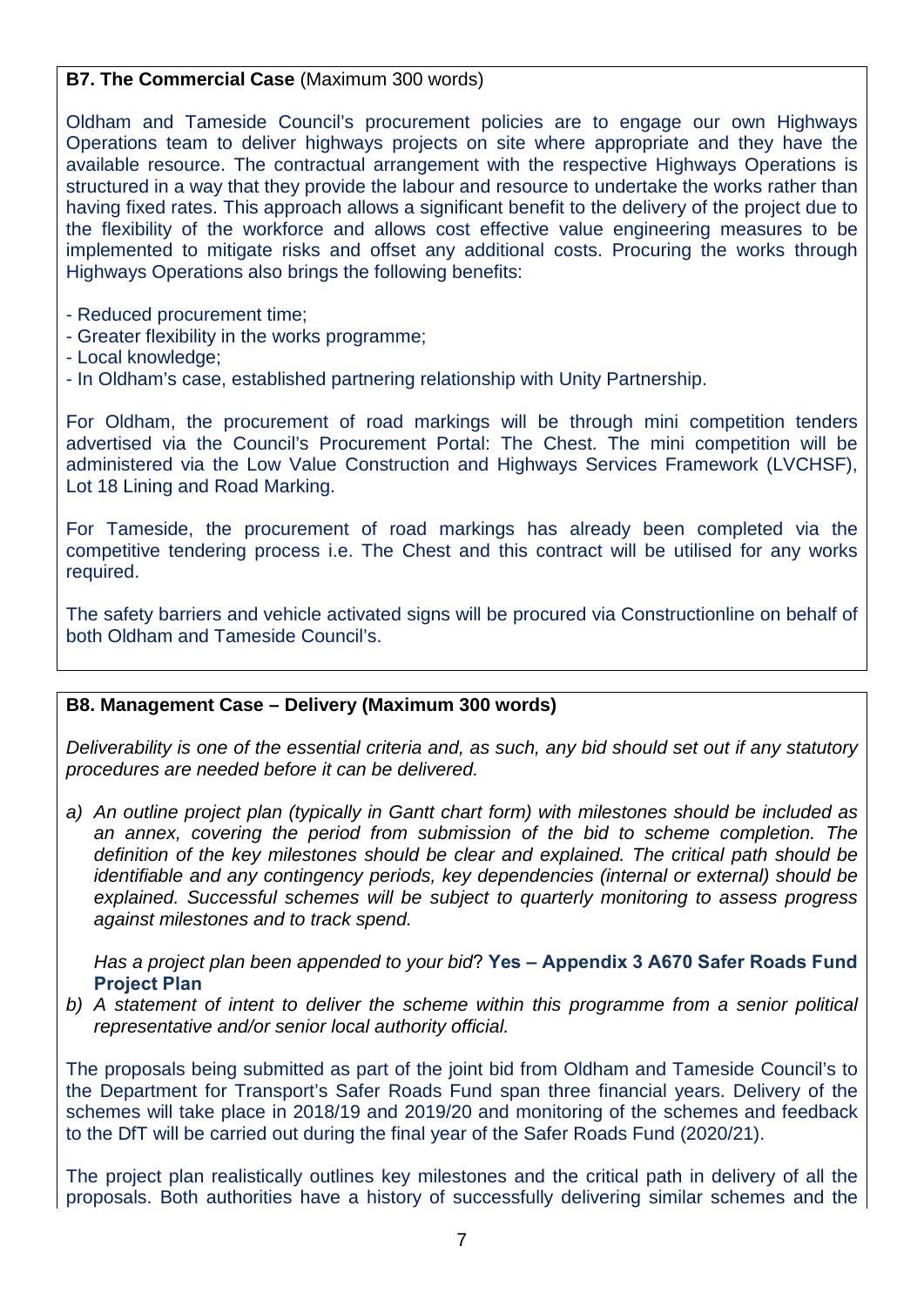necessary contingencies have been built into the project plan to ensure it is a robust plan.

Key dependencies (external and internal) have been identified, e.g. Electricity North West for electrical connections, and again factored in to the project plan.

Support of the bid and its proposals has been sought and received from the Capital Investment Programme Board (CIPB) and the Cabinet Member for Environmental Services (whose remit includes Highways and Transport).

#### **B9. Management Case – Governance (maximum 300 words)**

The Safer Roads Fund schemes will become part of Oldham and Tameside's Transport Capital Programmes respectively in 2018/19 – 2020/21.

As the Lead Authority the governance process outlined is how Oldham Council manages its Transport Capital Programme. It is managed by the Senior Responsible Officer (SRO) and each scheme in the transport capital programme has an identified project manager based in Unity Partnership. We have a well-established monitoring process as follows:

**Project Manager Meetings** – held on a monthly basis between Oldham Council and Unity Partnership. All projects are reviewed, issues highlighted and risks identified. This meeting agrees information to be reported to Capital Investment Programme Board (CIPB) which is held on a monthly basis. CIPB is made up of the Leader of the Council, Cabinet Member for Finance, Executive Director – Economy, Skills and Neighbourhoods and our Director of Finance (S151 Officer). All financial changes to the capital programme are reported to CIPB.

**Strategic Capital Programme Management Meetings** – the outcome of the project manager review meetings is reported to a monthly strategic capital programme management meeting.

**Transport and Highways Programme Board** – a quarterly Transport and Highways Programme Board has been established which discusses a high-level overview of the programme, spend, any areas of concern, risks etc.

The Senior Responsible Officer will:

- Have overall responsibility for the Safer Roads Fund project;
- Facilitate a regular joint meeting between Oldham Council and Tameside Council to review schemes and discuss any issues or risks;
- Ensure that the project remains technically and financially viable and compliant with the grant terms and conditions;
- Have responsibility for approvals and decisions within authorised tolerances;
- Have responsibility for grant claims and liaison with the DfT on these.

Tameside has a similar governance process for their capital programme and regular liaison with Oldham will take place to ensure projects are progressing.

#### **B10. Management Case – Risk Management**

Has a risk register been appended to your bid?

Yes. **Appendix 4 – A670 Safer Roads Fund Bid Risk Register**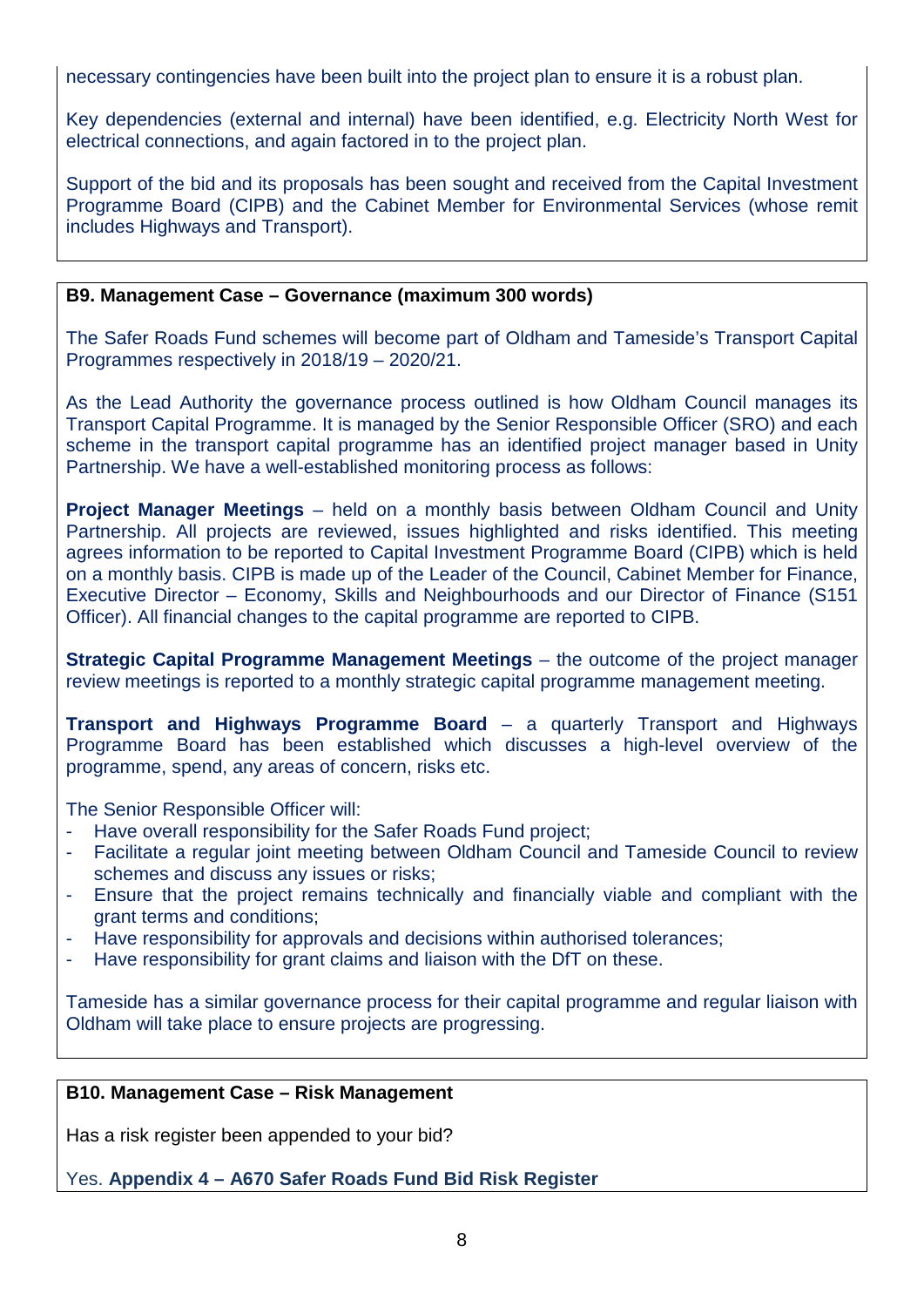# **SECTION C – Monitoring, Evaluation and Benefits Realisation**

#### **C1. Benefits Realisation** (maximum 250 words)

*Please provide details on the profile of benefits, and of baseline benefits and benefit ownership and explain how your scheme design will lead to the outputs/outcomes. This could be achieved by logic maps, text descriptions, etc. Information should focus on road safety benefits.*

*This should be proportionate to the cost of the proposed scheme.*

The proposals are a combination of interventions to address a) existing road safety issues that are evident along the A670 route resulting in injury collision, damage only crashes or near misses and b) the outcome to the SRIP assessment carried out by the Road Safety Foundation.

It is apparent from the SRIP that some areas of the A670 route have been rated at 3 stars and above yet the most recent three and five year injury collision records indicate that some form of intervention should be considered at certain locations. In these situations additional measures have been developed to achieve benefits to further compliment ViDA analysis.

Owing to the low risk affordability nature of the road safety interventions, significant benefits will be achieved in the short term for Vehicle Occupants, Motorcyclists, Pedestrians and bicyclists alike. It is envisaged that the measures will continue to perform well in the long term as both authorities will commit to maintaining the additional road safety assets to a serviceable standard.

It is intended that the measures will benefit local users, commuters and those visiting the area from other regions of the UK. This will be achieved with provision of intrinsic road safety improvements to create a consistent managed highway environment.

The key objectives of the proposals are to:

1. Reduce the underlying KSI record in the immediate term;

2. Provide a route with a 3 star and above rating that will maximise future benefits for up to twenty years.

### **C2. Monitoring and Evaluation** (maximum 250 words)

*Evaluation is an essential part of scheme development and should be considered and built into the planning of a scheme from the earliest stages. Periodic monitoring and evaluating the outcomes and impacts of schemes, in addition to evaluation findings towards the end, is also important to show if a scheme has been successful.* 

*Where possible, bidders should describe any baseline info (or other counterfactual) they will use for the evaluation.*

*Please set out how you plan to measure and report on the road safety benefits identified in Section C1, alongside any other outcomes and impacts of the scheme. Scheme promoters are expected to contribute to platforms for sharing and disseminating the lessons learned, as directed by the Department for Transport.*

The proposals are the culmination of robust road safety assessments carried out by experienced highway engineers. Both Oldham and Tameside will be pleased to share results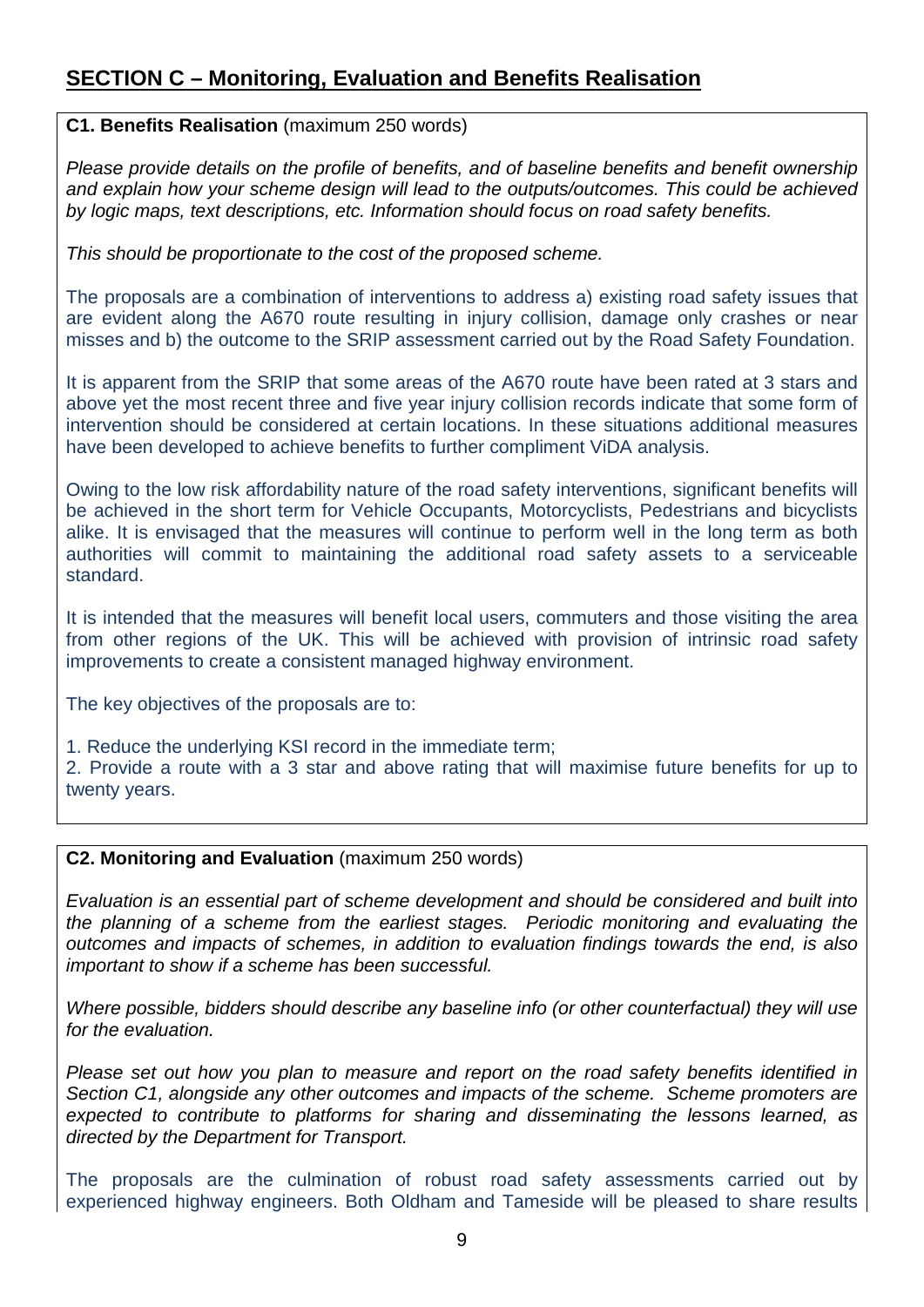with the DfT.

The measures that have been identified have resulted from data-led site investigations, analysis and designs carried out by highway safety engineers with considerable local knowledge of the A670 highway environment and associated road safety issues. As part of the process the proposals will be subjected to the Road Safety Audit procedure.

Accident studies have been carried out along the route using the Greater Manchester Accident Database (GMAXI) currently managed by Transport for Greater Manchester Highways Forecasting and Analytical Services (TfGM HFAS). Baseline Injury Collision and Speed / Volume information will be used to monitor the success of the scheme. Further information about the baseline conditions is provided in **Appendix 1, Section 2.**

As part of our obligations under Section 39 of the Road Traffic Act the highway network is currently monitored on a monthly basis. Specific future Evaluation and Monitoring of the scheme will be carried out in two ways as follows:

#### **1. Individually by Oldham and Tameside**

Before and After Collision Investigation (number of collisions, severity type etc) Before and After Speed Surveys (Mean, 85<sup>th</sup> percentile, % above Association of Chief Police Officers (ACPO) thresholds etc)

#### **2. Strategically by Transport for Greater Manchester**

As the A670 is one of a number of roads in the Greater Manchester area with similar characteristics, TfGM will carry out high level monitoring of the route and compare its performance against roads in the other eight districts within Greater Manchester.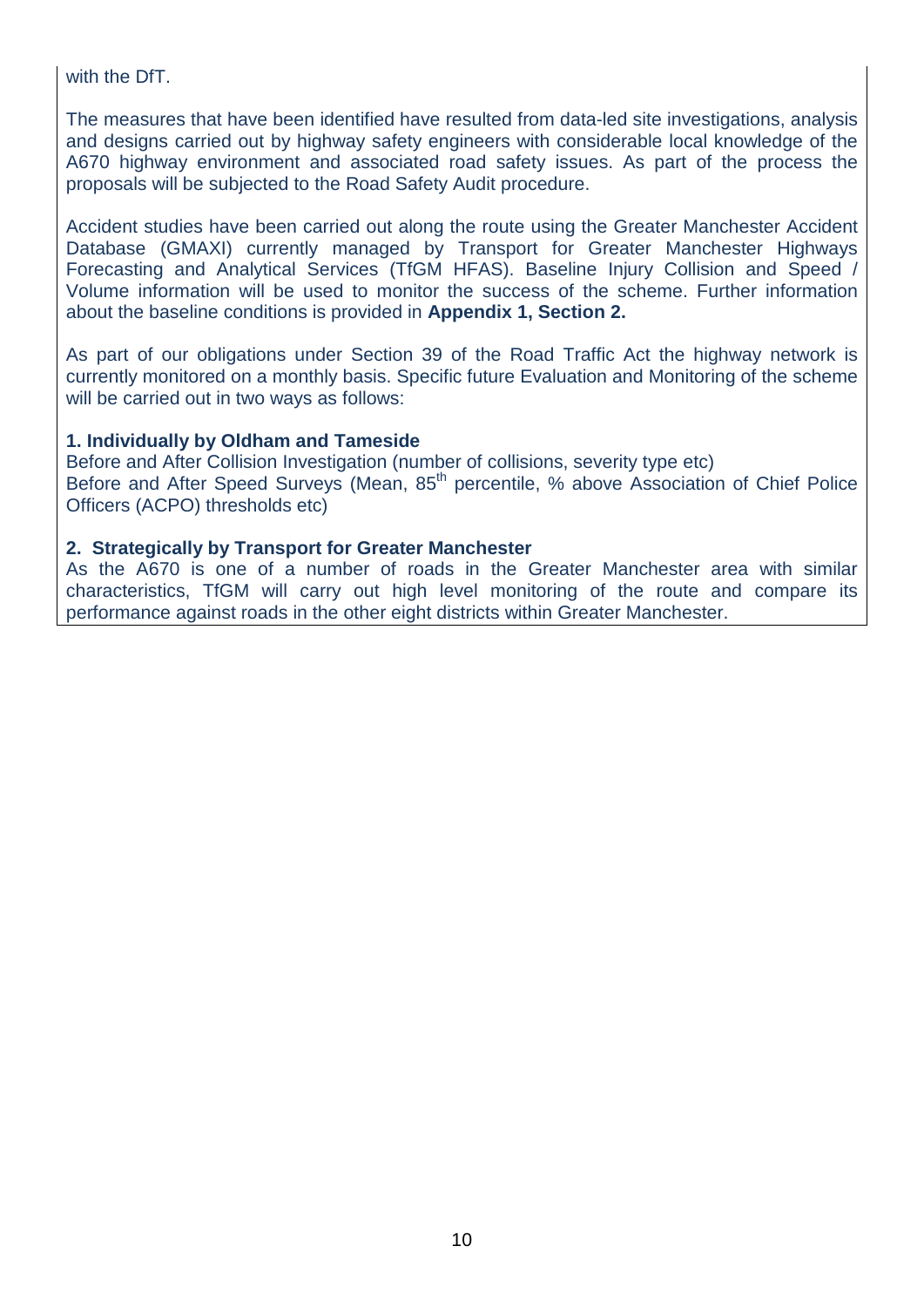# **SECTION D: Declarations for Oldham Council**

| <b>D1. Senior Responsible Owner Declaration</b>                                                                                                                        |         |
|------------------------------------------------------------------------------------------------------------------------------------------------------------------------|---------|
| As Senior Responsible Owner for A670 Safer Roads Fund (Oldham Section), I hereby submit                                                                                |         |
| this request for approval to DfT on behalf of Oldham Metropolitan Borough Council and confirm<br>that I have the necessary authority to do so.                         |         |
| I confirm that Oldham Metropolitan Borough Council will have all the necessary powers in place<br>to ensure the planned timescales in the application can be realised. |         |
| Name: Eleanor Sykes                                                                                                                                                    | Signed: |
|                                                                                                                                                                        |         |
| <b>Position: Transport Policy Officer</b>                                                                                                                              | ESYKES  |
|                                                                                                                                                                        |         |
| D2. Section 151 Officer Declaration                                                                                                                                    |         |
|                                                                                                                                                                        |         |

| As Section 151 Officer for Oldham Metropolitan Borough Council I declare that the scheme cost |  |
|-----------------------------------------------------------------------------------------------|--|
| estimates quoted in this bid are accurate to the best of my knowledge and that Oldham         |  |
| Metropolitan Borough Council                                                                  |  |

- has allocated sufficient budget to deliver this scheme on the basis of its proposed funding  $\overline{\phantom{a}}$ contribution
- will allocate sufficient staff and other necessary resources to deliver this scheme on time and  $\overline{\phantom{a}}$ on budget
- accepts responsibility for meeting any costs over and above the DfT contribution requested.  $\ddot{\phantom{a}}$ including potential cost overruns and the underwriting of any funding contributions expected from third parties
- accepts responsibility for meeting any ongoing revenue requirements in relation to the  $\overline{\phantom{a}}$ scheme
- accepts that no further increase in DfT funding will be considered beyond the maximum  $\sim$ contribution requested
- has the necessary governance / assurance arrangements in place  $\bar{\star}$
- has identified a procurement strategy that is legally compliant and is likely to achieve the  $\blacksquare$ best value for money outcome
- will ensure that a robust and effective stakeholder and communications plan is put in place.  $\Box$

| Name:             | Signed: |
|-------------------|---------|
| <b>Anne Ryans</b> | Kyane   |